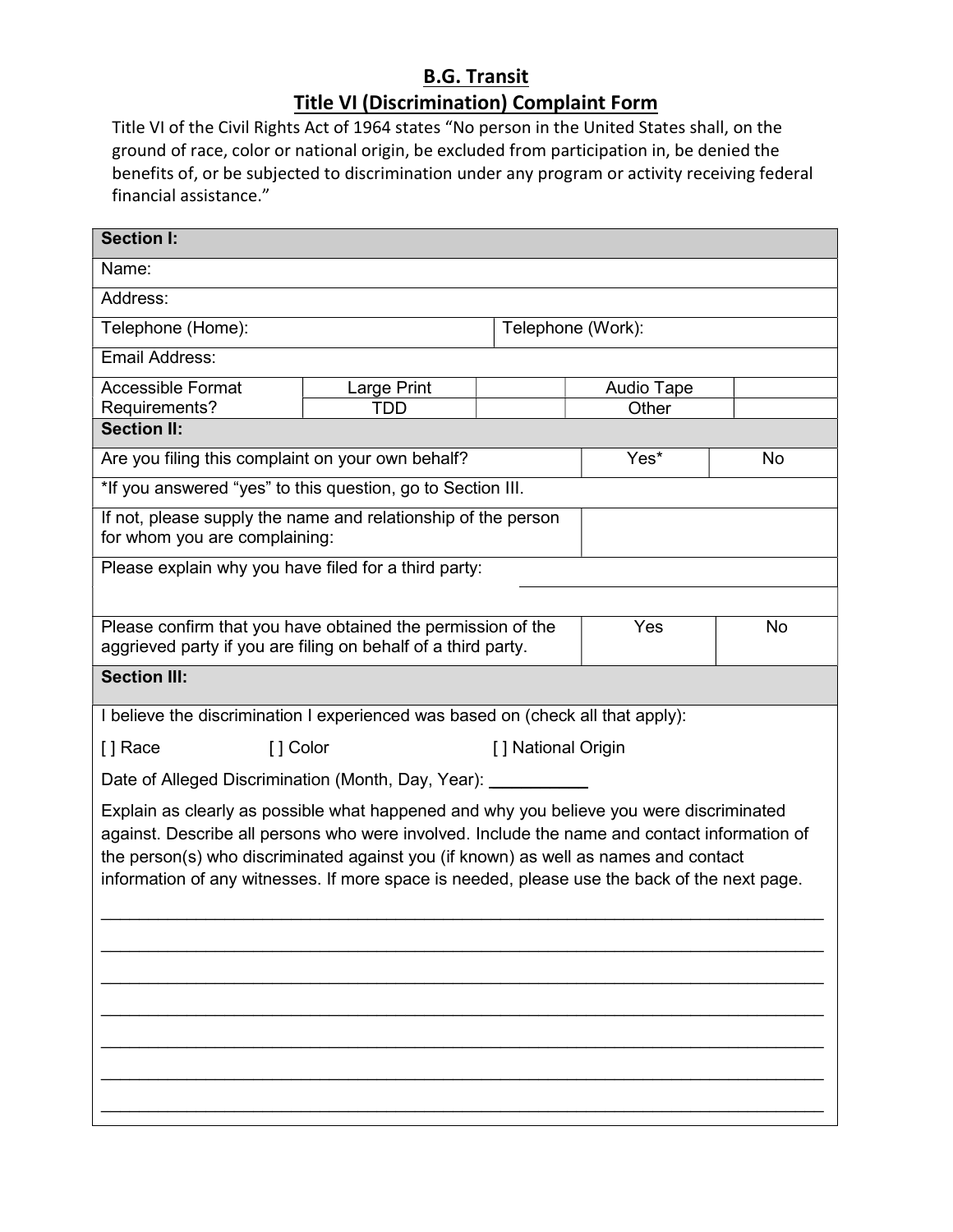| <b>Section IV</b>                                                                                                    |                                    |    |
|----------------------------------------------------------------------------------------------------------------------|------------------------------------|----|
|                                                                                                                      |                                    |    |
| Have you previously filed a Title VI complaint with this<br>agency?                                                  | Yes                                | No |
| <b>Section V</b>                                                                                                     |                                    |    |
| Have you filed this complaint with any other Federal, State, or local agency, or with any Federal<br>or State court? |                                    |    |
|                                                                                                                      |                                    |    |
| [] Yes<br>$[]$ No<br>If yes, check all that apply:                                                                   |                                    |    |
|                                                                                                                      |                                    |    |
| [] Federal Agency: ________________________<br>[] Federal Court __________________________                           | [] State Agency _________________  |    |
|                                                                                                                      | [] Local Agency __________________ |    |
| Please provide information about a contact person at the agency/court where the complaint was<br>filed.              |                                    |    |
| Name:                                                                                                                |                                    |    |
| Title:                                                                                                               |                                    |    |
| Agency:                                                                                                              |                                    |    |
| Address:                                                                                                             |                                    |    |